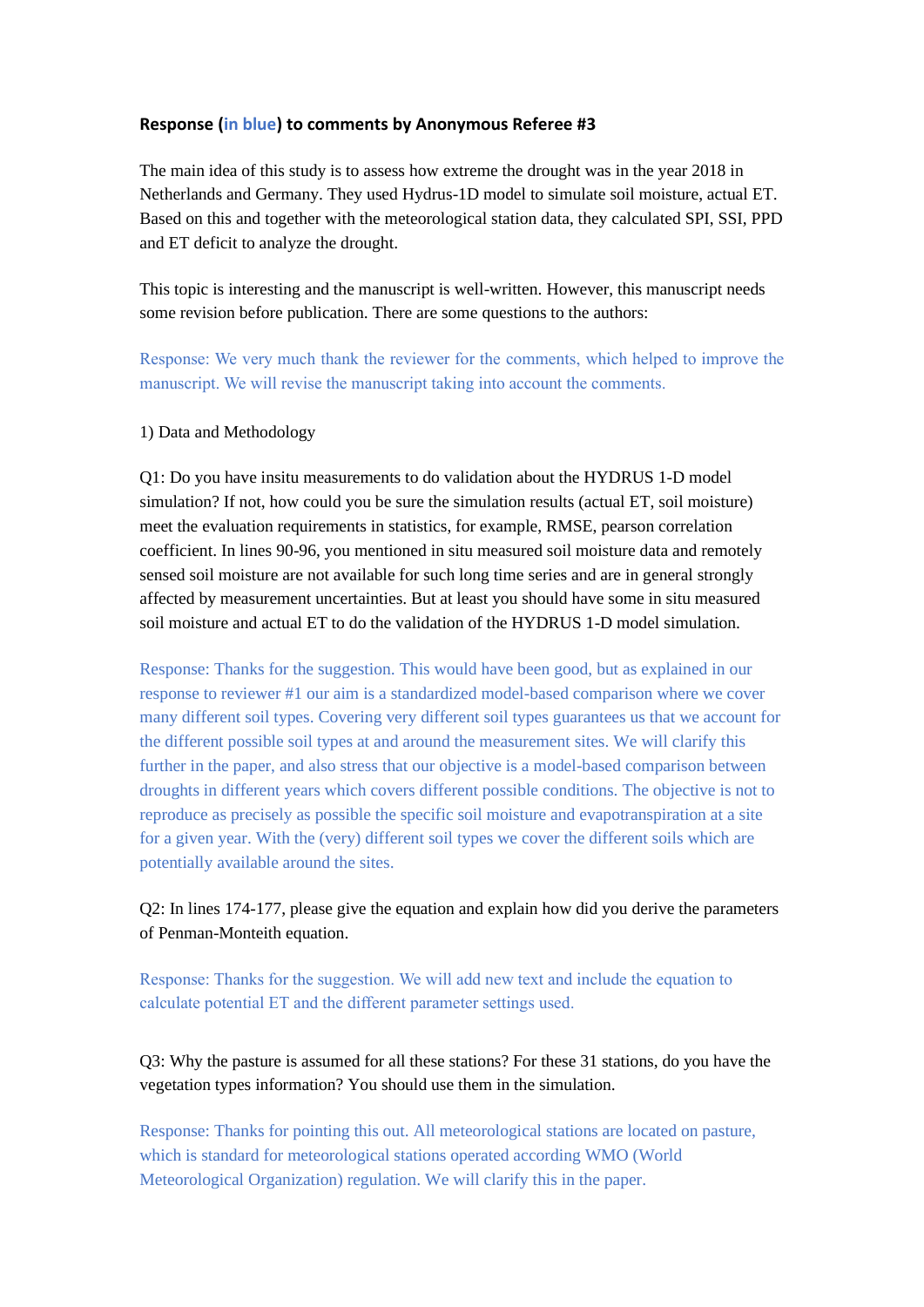Q4: In lines 85-87, you used five different soil types out of 12 textural soil classes. How did you determine these five soil types? Do you have the soil types information of these 31 stations?

Response: Thanks for pointing this out. The studied five soils cover well the soil textural triangle, so that we cover very different soil hydraulic parameters. Unfortunately, we do not have soil information for the climatic stations. However, covering very different soil types guarantees us that we account for the different possible soil types at and around the measurement sites. We will clarify this further in the paper, and also stress that our objective is a model-based comparison between years which covers different possible conditions. The objective is not to reproduce as precisely as possible the specific soil moisture and evapotranspiration at a site for a given year.

## 2)Results

Q1: The trend analysis of each variable should be more in-depth. The summary of part 3.1 is one sentence. The in-depth analysis and summary should be done based on the trends of multiple variables, combined with physical processes. For different sites, you should analyze the potential causes that may cause severe drought based on the specific local geographic environment. Probably you can put it in the discussion part, but at least you need to analyze it.

Response: Thanks for this constructive suggestion, which will help to improve the manuscript. We will extend the discussion in the revised manuscript covering this.

Q2: For the trend figure, I did not see the significance test result although you mentioned MK can do it in lines 250-252.

Response: Thanks for this suggestion. We will include confidence intervals for the trend lines for all figures.

Q3: Logically, I did not understand the connection between the section 3.1 and section 3.2. You need to strengthen the logical connection.

Response: Thanks for the suggestion. We will add new text to the beginning of section 3.2 in the revised manuscript to provide a more logical connection between the two sections.

Q4: To be honest, I do not understand what do you want to say in figure7. The description needs to be improved.

Response: Thanks for the comment. We wanted to introduce this section with a general overview on how exceptional the year 2018 was from a meteorological point of view. We made the analysis on the basis of the ranking of the year 2018 in the complete time series of 55 years, for the different meteorological variables which influence drought. We will improve the description of Figure 7 in the text.